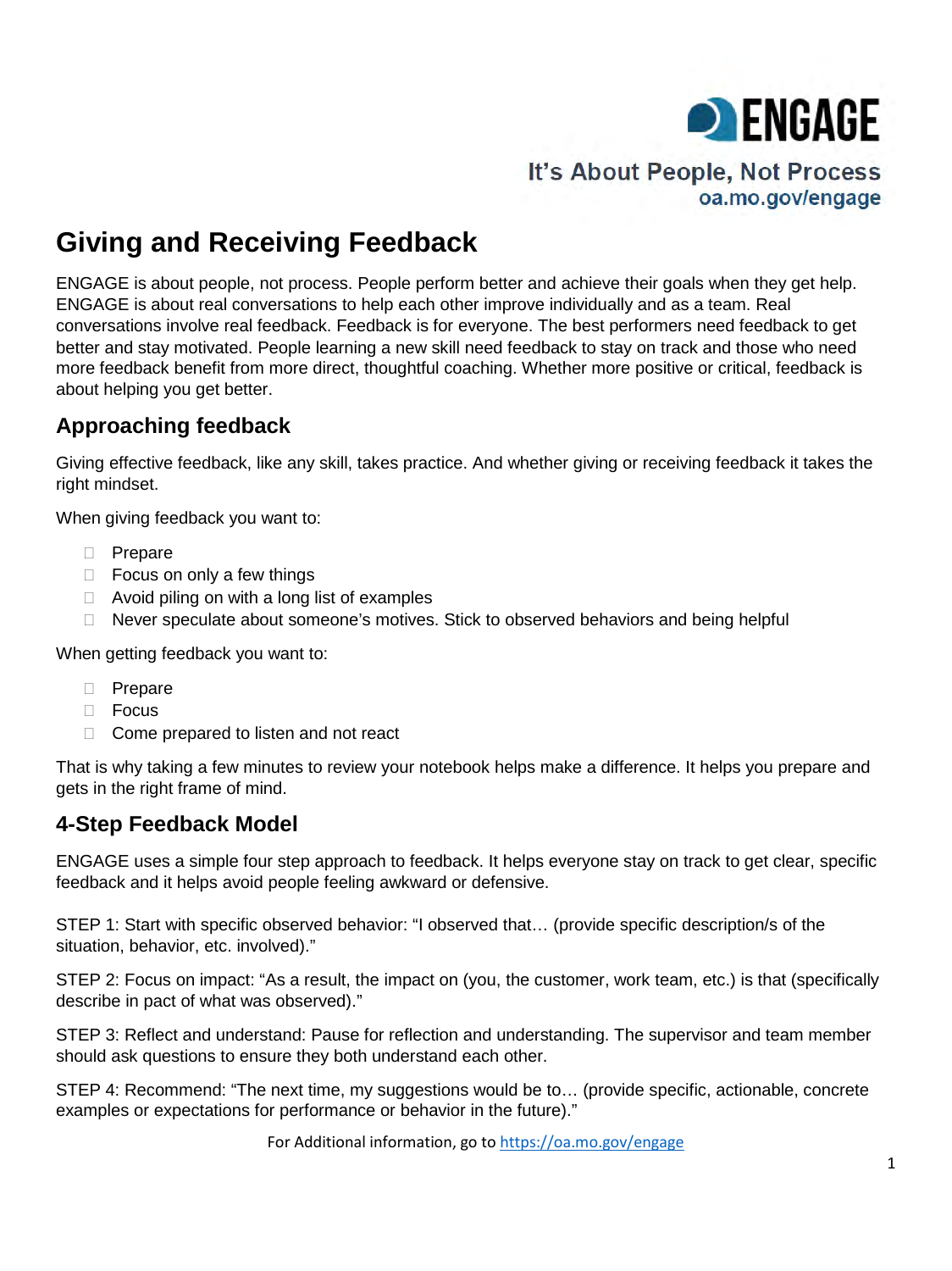

## It's About People, Not Process oa.mo.gov/engage

Here is an example of the feedback model in action. The team member had identified improving his customer service skills as a professional development goal during previous ENGAGE conversations with his supervisor.

*Supervisor: Bobby, yesterday I was walking by your desk and I heard you on the phone with a consumer. Your voice was loud, it was shaky, and you were kind of abrupt. What I was worried about is that the consumer didn't feel like they were being heard and when that happens it can affect the whole department really negatively. Not only that, but your loud voice could have been distractive to your coworkers. Do you remember that situation?*

*Employee: Yes, I do.* 

*Supervisor: How do you feel the call went?*

*Employee: I remember speaking to him yesterday. He just didn't want to listen. It was a tough call. My calls are usually just fine. This time I just didn't know what to do.*

*Supervisor: I understand – our work can be challenging at times so what I want you to do is take a piece of advice. It's old advice, but its good advice. Just stop, take a breath and recollect yourself. Get back on the phone with the consumer and repeat back what they said. It makes it feel like you heard them and then that way maybe the call will go a little bit better as you go on. Do you think that would work?* 

*Employee: Yeah, I'll try that. I think it might work.*

*Supervisor: Great, I think that will help.*

It is the supervisor's responsibility to discuss any areas of disagreement with the team member to ensure that once the meeting is over, the team member at least understands the supervisor's perspective and what is expected.

*Supervisor: So do you have any other questions about this situation?* 

*Employee: I don't. I think next time I'll take a deep breath, listen to what the consumer has to say and repeat it back to them. I think that will work just fine.* 

*Supervisor: Great. Well let's go ahead make a note of that in our notebooks and then we can check back in on it later.* 

In this example, the supervisor applied the 4-step feedback model to offer feedback that helped the team member progress on a professional development goal. Whether positive or critical, ENGAGE feedback aims to help each team member grow.

### **RECEIVING FEEDBACK**

Receiving feedback takes practice, too. It can be just as hard as giving feedback.

When receiving feedback:

For Additional information, go to<https://oa.mo.gov/engage>